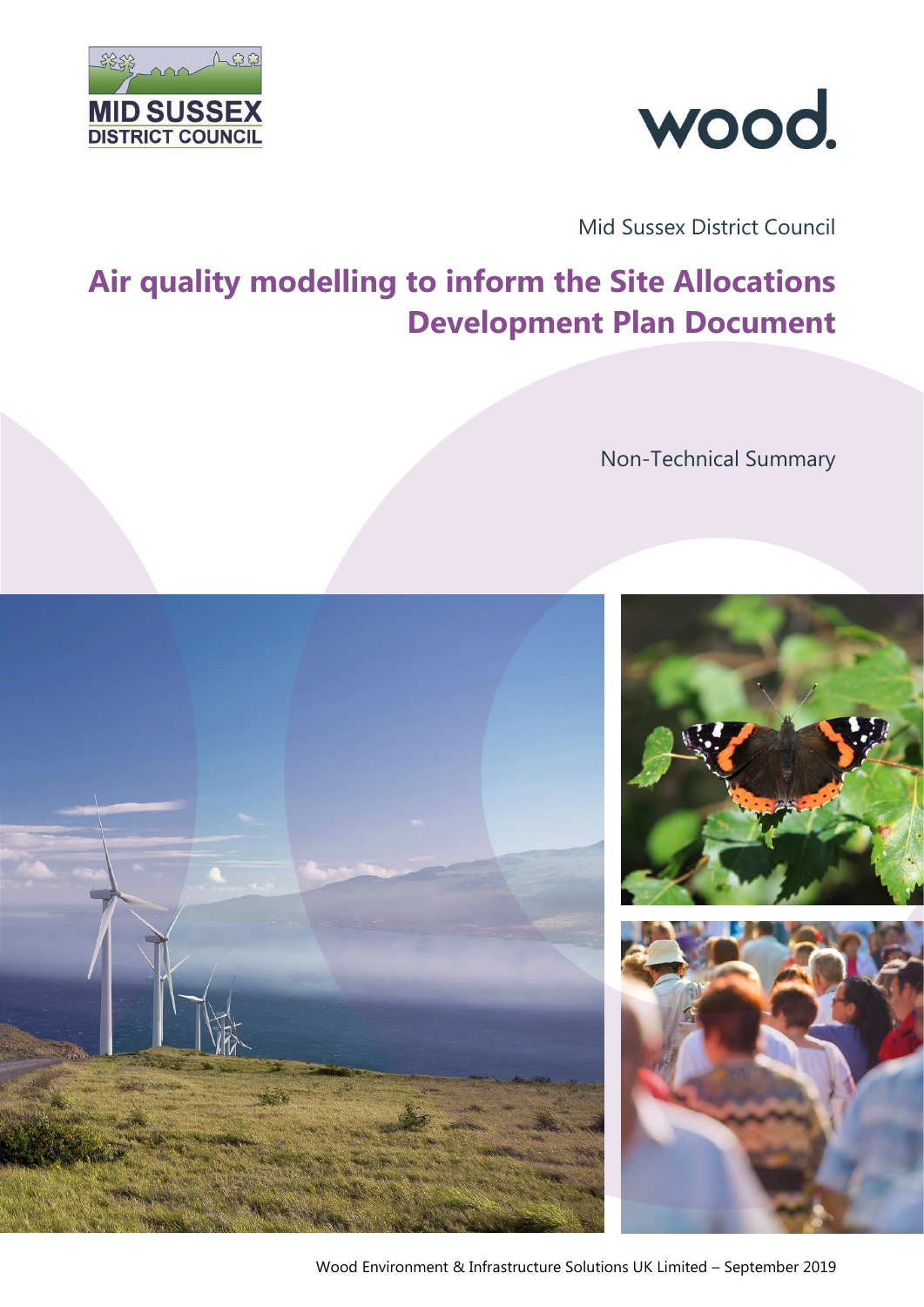### **Non-Technical Summary:**

# Air quality modelling to inform the Site Allocations Development Plan Document

## **1. Introduction**

This Non-Technical Summary (NTS) relates to the assessment of air quality related impacts to sensitive species and habitats in Ashdown Forest and to residential properties (human receptors) alongside the Stonepound Crossroads in Hassocks from changes in traffic flows as a result of proposed developments in the Mid Sussex District Council (MSDC) Site Allocations Development Plan Document (DPD).

Pollutant levels are compared to limit values that have been set by European and UK legislation as shown in [Table 1.1.](#page-1-0) Concentration of a pollutant is the quantity of the pollutant in one metre cubed  $(1 \text{ m}^3)$  of air. Deposition rate is the amount of pollution landing on a leaf over a specific amount of time, usually measured per year.

| <b>Pollutant</b>                                      | <b>Standards and Targets</b> | <b>Limit Values</b>                                                                                                                                               | <b>Averaging Period</b> |  |  |  |
|-------------------------------------------------------|------------------------------|-------------------------------------------------------------------------------------------------------------------------------------------------------------------|-------------------------|--|--|--|
| <b>Ecological receptors in Ashdown Forest</b>         |                              |                                                                                                                                                                   |                         |  |  |  |
| Nitrogen oxides $(NOx)$<br>concentration              | Air Quality Standard (AQS)   | 30 $\mu$ gm <sup>-3</sup>                                                                                                                                         | <b>Annual Mean</b>      |  |  |  |
|                                                       | Air Quality Standard (AQS)   | $200 \mu$ gm <sup>-3</sup>                                                                                                                                        | Daily Mean              |  |  |  |
| Ammonia (NH <sub>3</sub> )<br>concentration           | Target - Critical level      | 1 $\mu$ gm <sup>-3</sup> where lichens or<br>bryophytes (including mosses,<br>landworts and hornwarts) are<br>present, where not present $3 \mu$ gm <sup>-3</sup> | <b>Annual Mean</b>      |  |  |  |
| <b>Nitrogen deposition</b>                            | Target - Critical load       | 10 kg N/ ha/ yr for European dry<br>heaths as present in Ashdown<br>Forest                                                                                        | <b>Annual Mean</b>      |  |  |  |
| <b>Acidity deposition</b>                             | Target - Critical load       | 0.499 keq N/ ha/ yr                                                                                                                                               | Annual mean             |  |  |  |
| <b>Residential receptors at Stonepound Crossroads</b> |                              |                                                                                                                                                                   |                         |  |  |  |
| Nitrogen dioxide (NO <sub>2</sub> )<br>concentration  | Air Quality Standard (AQS)   | 200 $\mu$ gm <sup>-3</sup> not to be exceeded more<br>than 18 times a year                                                                                        | 1-hour mean             |  |  |  |
|                                                       |                              | 40 $\mu$ gm <sup>-3</sup>                                                                                                                                         | Annual mean             |  |  |  |

#### <span id="page-1-0"></span>Table 1.1 Limit values used in this assessment

The values in [Table 1.1](#page-1-0) are the concentrations and critical loads which may cause harm to people, species or habitats. Some of the effects of high concentrations or deposition rates are outlined in [Table 1.2.](#page-2-0) Harm may be caused when the limit value is exceeded. Also, it is important to look at how much additional pollution is

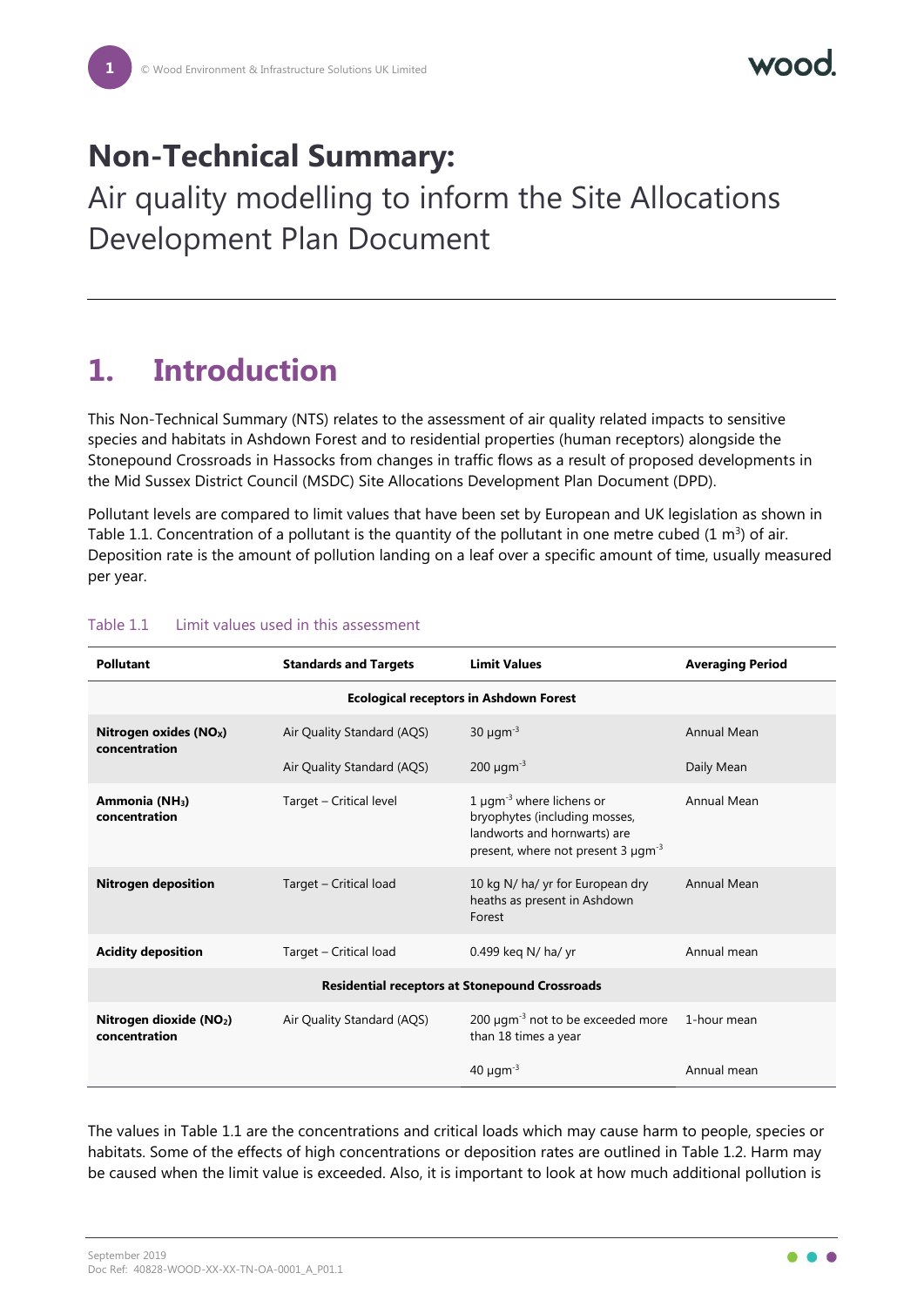

expected when the traffic from the proposed developments in Mid Sussex is considered. When the predicted change is more than 1% of the limit value, further investigations are required.

<span id="page-2-0"></span>

| Table 1.2 | Potential harm caused by high concentration of pollutants |  |  |
|-----------|-----------------------------------------------------------|--|--|
|           |                                                           |  |  |

| <b>Pollutant</b>                                      | <b>Potential effect</b>                                                                                                                                                                                                                                                                                                                                                                                                                                                                                                                                                                                                                                                                   |  |  |  |
|-------------------------------------------------------|-------------------------------------------------------------------------------------------------------------------------------------------------------------------------------------------------------------------------------------------------------------------------------------------------------------------------------------------------------------------------------------------------------------------------------------------------------------------------------------------------------------------------------------------------------------------------------------------------------------------------------------------------------------------------------------------|--|--|--|
|                                                       | <b>Ecological receptors in Ashdown Forest</b>                                                                                                                                                                                                                                                                                                                                                                                                                                                                                                                                                                                                                                             |  |  |  |
| Nitrogen oxides (NO <sub>x</sub> )                    | The effects of high NO <sub>x</sub> concentrations on sensitive species and habitats can be<br>categorised as:<br>growth effects, for example causing unnatural growth (both speeding and<br>slowing natural growth rates) and competition by other species that prefer<br>high NO <sub>x</sub> concentrations;<br>the function of different parts of the plant (e.g. ability to absorb gases); and<br>$\bullet$<br>chemical effects, for example changes in the amount of chlorophyll, which<br>$\bullet$<br>allows a plant to absorb sunlight.                                                                                                                                          |  |  |  |
| Ammonia (NH <sub>3</sub> )                            | The direct uptake of NH <sub>3</sub> increases the amount of nitrogen within the plant. In addition, it<br>is alkaline, which may not suit natural plant species and encourage growth of non-native<br>species. Taller plants are considered to be less sensitive and, for this reason, the annual<br>critical level for higher plants is 3 $\mu$ gm <sup>-3</sup> but is reduced to 1 $\mu$ gm <sup>-3</sup> where lower plants are<br>a particular interest feature of a habitat, as in Ashdown Forest.                                                                                                                                                                                 |  |  |  |
| <b>Nitrogen deposition</b>                            | Although nitrogen (N) is good for plant growth, not all plants require the same<br>quantities. In some cases where there is a build up of nitrogen, it can become toxic and<br>hinder growth.<br>Habitats most at risk from too much nitrogen are those rich in bryophytes (for example<br>mosses) and species of slow growing species. This encourages competition by non-native<br>species, leading to replacement of the native species.                                                                                                                                                                                                                                               |  |  |  |
| <b>Acid deposition</b>                                | Acid deposition is most likely to affect vegetation indirectly through changes to soil<br>properties, including:<br>nutrient deficiency by taking important nutrients out of the soil;<br>damage to roots; and<br>$\bullet$<br>changes to the type of plants within a habitat.                                                                                                                                                                                                                                                                                                                                                                                                            |  |  |  |
| <b>Residential receptors at Stonepound Crossroads</b> |                                                                                                                                                                                                                                                                                                                                                                                                                                                                                                                                                                                                                                                                                           |  |  |  |
| NO <sub>2</sub>                                       | Breathing air with a high concentration of NO <sub>2</sub> can irritate airways in the human<br>respiratory system. Such exposures over short periods can aggravate respiratory diseases,<br>particularly asthma, leading to respiratory symptoms (such as coughing, wheezing or<br>difficulty breathing), hospital admissions and visits to A&E departments.<br>Longer exposures to elevated concentrations of NO <sub>2</sub> may contribute to the development<br>of asthma and potentially increase susceptibility to respiratory infections. People with<br>asthma, as well as children and the elderly are generally at greater risk for the health<br>effects of NO <sub>2</sub> . |  |  |  |
|                                                       | $NO2$ along with other $NOx$ reacts with other chemicals in the air to form both particulate<br>matter and ozone. Both of these are also harmful when inhaled due to effects on the<br>respiratory system.                                                                                                                                                                                                                                                                                                                                                                                                                                                                                |  |  |  |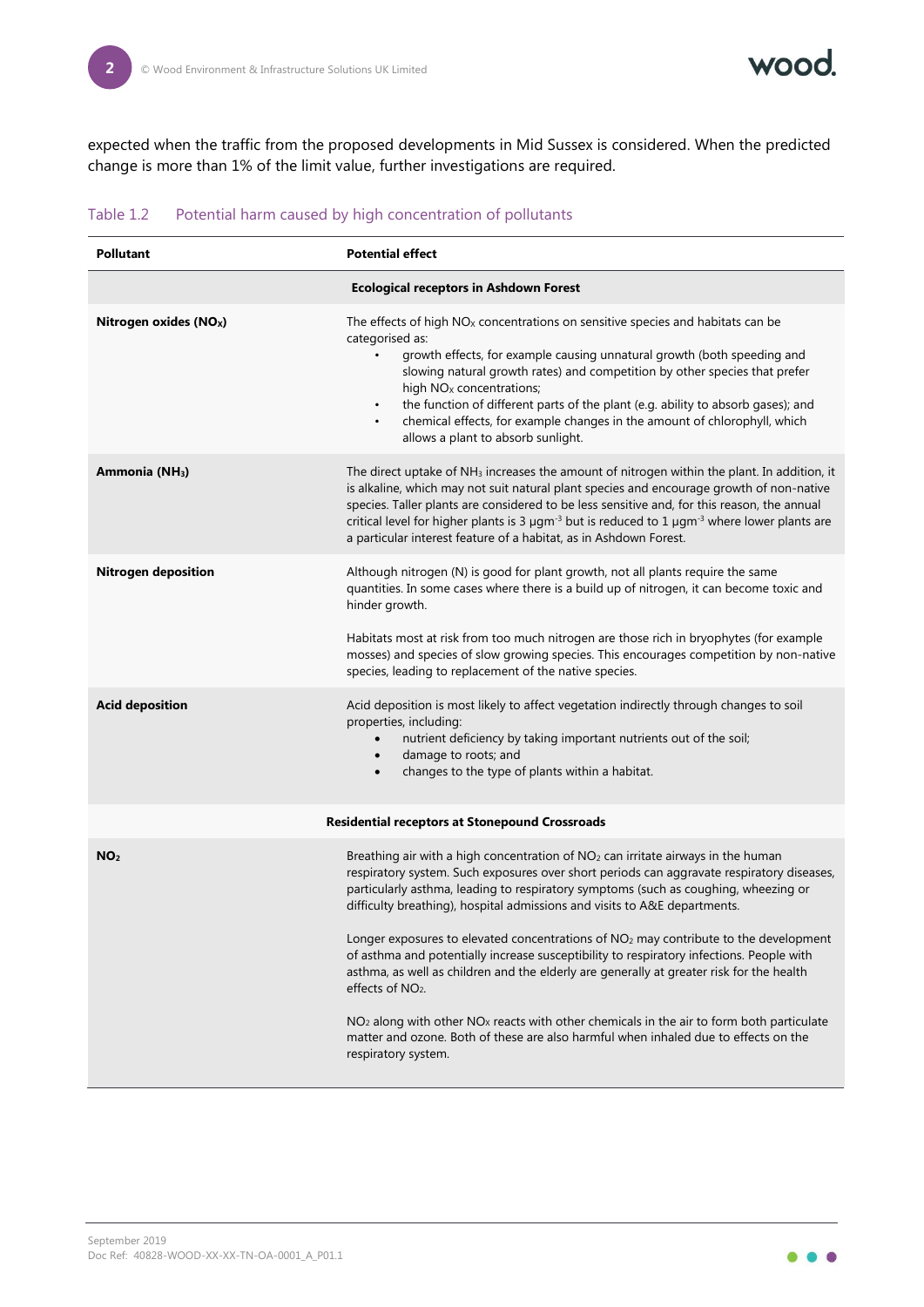## **2. Context**

Transport modelling was carried out for eight different site allocation scenarios in total. However, only Scenarios 4, 7 and 8 were brought forward as potential site allocation options to be considered in terms of impact to air quality at Ashdown Forest and Stonepound Crossroads. The Scenarios modelled for air quality are as follows:

- Scenario 4 comprised 32 sites, plus a large site at Haywards Heath Golf Course (33 sites in total).
- ⚫ Scenario 7 comprised 26 constant sites, plus a large site at Haywards Heath Golf Course (27 sites in total).
- Scenario 8 comprised 26 constant sites, plus four sites at Folders Lane, Burgess Hill (30 sites in total).

More detailed information on the three MSDC site allocation scenarios modelled (Scenarios 4, 7 and 8) are provided in the Transport Assessment<sup>1</sup>. Scenarios 7 and 8 relate to the refined options developed by the District Council as informed by a comprehensive site selection process and as considered by Sustainability Appraisal (SA), transport, air quality and Habitats Regulations Assessment.

This NTS should be read in conjunction with the four corresponding air quality assessment reports<sup>2,3,4,5</sup>.

## **3. Ashdown Forest SAC/SPA**

An air quality assessment has been undertaken for the Ashdown Forest Special Area of Conservation (SAC), Special Protection Area (SPA) and Site of Special Scientific Interest (SSSI) to inform the Mid Sussex District Council Site Allocations Development Plan Document. This air quality assessment considers the impact from changes in traffic flows within Ashdown Forest arising from proposed development in Mid Sussex District that could affect certain protected species and habitats.

Atmospheric dispersion modelling, a technique which tracks how pollutants emitted to the atmosphere are moved around by wind and mixed with the surrounding air, is used to predict pollutants from traffic emissions. This prediction is undertaken up to 200 m from roadside locations across Ashdown Forest, including the main roads of interest the A22 and A26. Beyond 200 m pollutants from traffic emissions tend to be fully mixed in air and are not traceable. Concentrations and deposition rates are predicted for:

- Baseline 2018 a dispersion model prediction of current conditions;
- Projected Baseline 2031 a dispersion model prediction of pollutant concentrations in 2031 if no development occurs between 2018 and 2031;
- Do Minimum 2031 a dispersion model prediction of pollutant concentrations in 2031 taking into account all planned development from Local Authorities, excluding Mid Sussex (i.e. extra

**.** 



<sup>&</sup>lt;sup>1</sup> Systra (2019) Mid Sussex Transport Study.

<sup>&</sup>lt;sup>2</sup> Wood (2019) Air quality modelling to inform Mid Sussex District Council Site Allocations Development Plan Document – Scenarios 4 results.

<sup>3</sup> Wood (2019) Stonepound Crossroads AQMA – Site Allocations Development Plan Document – Scenarios 4 results.

<sup>4</sup> Wood (2019) Air quality modelling to inform Mid Sussex District Council Site Allocations Development Plan Document – Scenarios 7 and 8 results.

<sup>5</sup> Wood (2019) Stonepound Crossroads AQMA – Site Allocations Development Plan Document – Scenarios 7 and 8 results.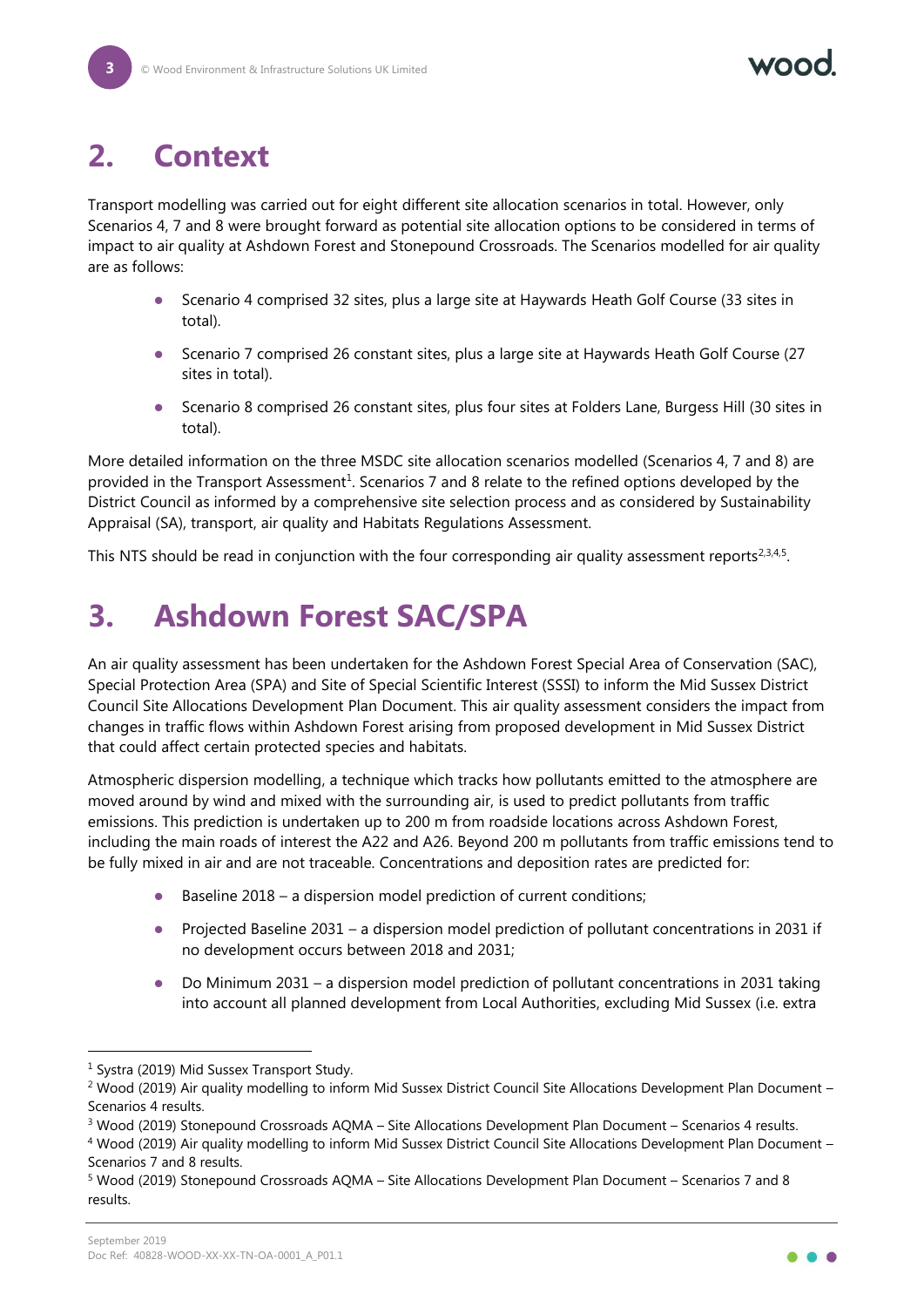traffic on the roads associated with future housing developments and employment sites outside of Mid Sussex); and

● Do Something 2031 – a dispersion modelling prediction of pollutant concentrations in 2031 taking into account all planned development from other Local Authorities, including Mid Sussex.

When looking at the change in concentration or deposition, the difference between the Do Minimum 2031 and Do Something 2031 scenarios have been looked at.

A conservative approach has been adopted throughout, for example it is assumed that there will be no improvement in background pollutant concentrations. In reality, with improvements in technology and the uptake of newer vehicles it is very likely that background concentrations will decrease in the future, however there is uncertainty about how quickly concentrations will decline in future years. Therefore, it was decided to base the assessment on a worst-case scenario using current background concentrations and deposition rates.

### **3.1 Scenario 4**

Nitrogen oxides annual mean concentrations were predicted to be below the Air Quality Standard (AQS) of 30 µgm-3 at all modelled locations between 5 m and 200 m from the roadside. There were no exceedances predicted at unclassified or B-roads through Ashdown Forest. As expected, the highest concentrations were predicted at receptors along the roads with the highest traffic flows, including A22, A26, A275 and Hindleap Lane. The greatest change in concentration due to the traffic associated with the Mid Sussex site allocations was predicted on the A26; the change in concentration is more than 1 % of the AQS. The daily mean AQS was not predicted to be exceeded at any modelled receptor locations.

For ammonia, the annual mean concentration is expected to exceed the critical level at most locations modelled in Ashdown Forest up to 2 – 5 m from the roadside. The greatest concentration was predicted on the A26 and was above the critical level up to 25 m from the kerbside.

The 10 kg N/ ha/ yr critical load for nitrogen deposition was breached at all modelled locations across Ashdown Forest due to the existing high background deposition rate. The change in deposition rate due to traffic from the Mid Sussex site allocations is higher than 1 % of the critical load on the A26 indicating that further investigations should be conducted by an ecologist to assess whether the predicted change can harm sensitive species and habitats.

The predicted acid deposition breached the critical load at all locations modelled in Ashdown Forest. At the A26 and B2026 (between Fairwarp and Duddleswell) the change in acid deposition rate is expected to be greater than 1 % of the critical load.

### **3.2 Scenario 7**

Nitrogen oxides annual mean concentrations are predicted to exceed the AQS on the roads with the highest traffic flows. On Hindleap Lane the AQS is predicted to be breached up to 5 m from the kerbside and on some sections of the A22 and A26 up to 10 m from the kerbside. The greatest increase in concentration due to the traffic from the Mid Sussex site allocations is expected on New Road; the change is greater than 1 % of the AQS. The daily mean AQS was not predicted to be exceeded at any modelled receptor locations.

Annual mean ammonia concentrations were expected to breach the critical level up to 10 m from the roadside on B2026, A275 and New Road, and up to 25 m on the A22 and A26.

Due to the high background nitrogen deposition rate, the critical load for nitrogen deposition is exceeded at all locations across Ashdown Forest. However, the change in deposition rate due to additional traffic flows is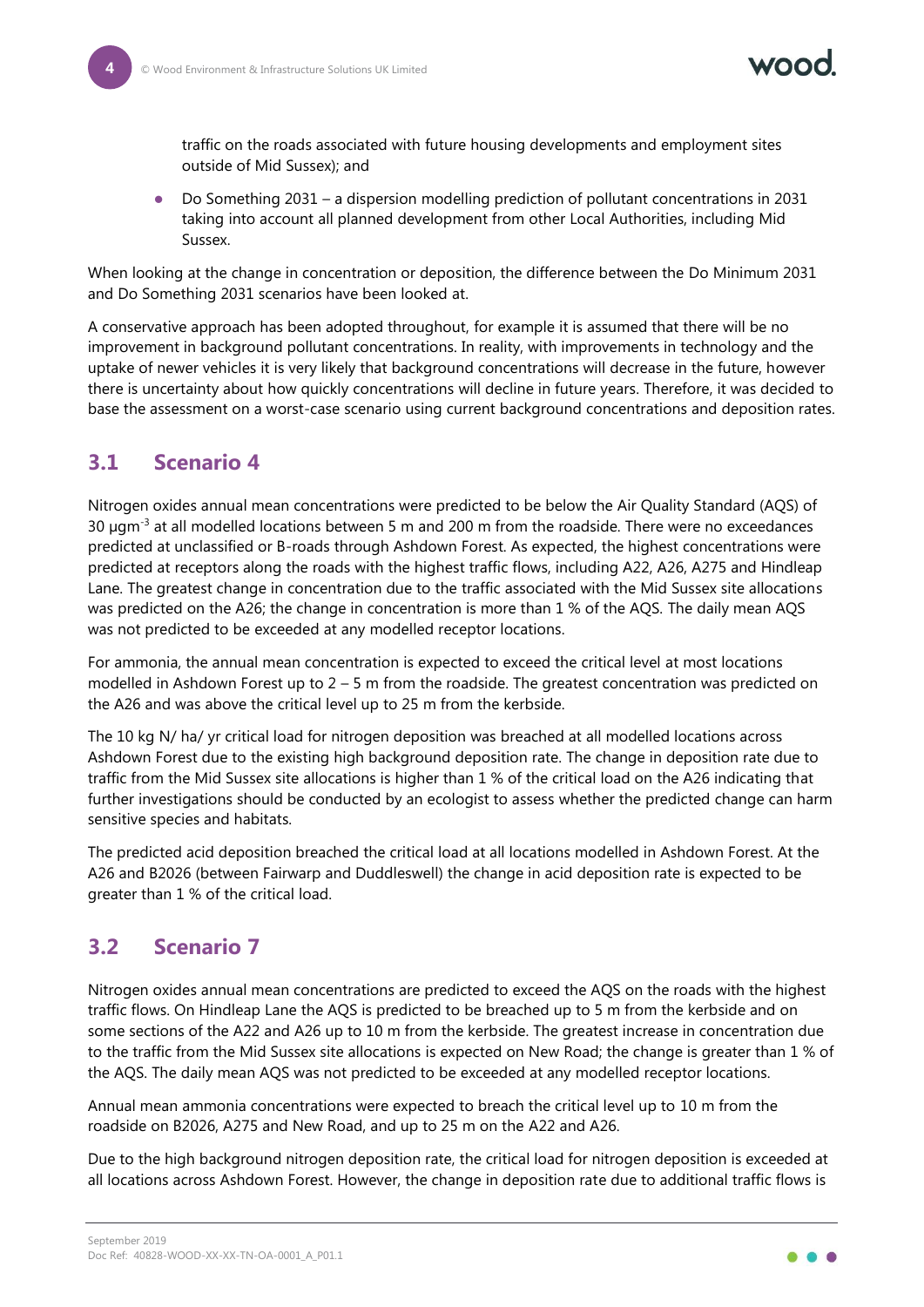not greater than 1 % of the critical load, therefore it is not expected that harm will be caused to sensitive species and habitats due to nitrogen deposition.

The critical load for acid deposition is exceeded across Ashdown Forest due to the high background deposition rate. The change in deposition rate does not exceed 1 % of the critical load for acid deposition, so there are not expected to be adverse impacts to species and habitats due to acid deposition.

### **3.3 Scenario 8**

Nitrogen oxides annual mean AQS was breached at up to 10 m from the kerbside on the A22 and A26, where the highest concentrations were predicted. The greatest change in concentration is predicted to be on New Road where concentrations are expected to increase by 1.3% of the 30  $\mu$ gm<sup>-3</sup> AQS. The daily mean AQS was not predicted to be exceeded at any modelled receptor locations.

The annual mean ammonia concentrations were predicted to exceed the critical level up to 25 m from the roadside on the A22 and A26, and up to 10 m from the roadside on B2026, A275 and Hindleap Lane.

The nitrogen deposition critical load for species at Ashdown Forest is predicted to be exceeded at all points across Ashdown Forest, mostly due to a high background deposition rate. The change in deposition rate of nitrogen due to the Mid Sussex site allocations is above 1% of the critical load at the kerbside at New Road and Crowborough Road, further ecological assessment is required to determine the likely impact.

The minimum critical load for acid deposition is breached at most locations before consideration of traffic associated with the Mid Sussex site allocation scenarios, however the change in acid deposition due to the Mid Sussex site allocations is less than 1% of the critical load at all modelled locations, so is not considered to be significant.

### **3.4 Summary**

As the results of the air quality assessment demonstrate that the change in traffic flows associated with all the three site allocation scenarios has the potential to cause an adverse impact to sensitive species and habitats in Ashdown Forest, further assessment by qualified ecologists is required through the Habitats Regulations Assessment, and where necessary, appropriate mitigation should be proposed by them.

### **4. Stonepound Crossroads AQMA**

The Stonepound Crossroads AQMA in Hassocks was declared in 2012 due to high levels of  $NO<sub>2</sub>$  (annual mean). Vehicular traffic is the main contributing source of air pollution, therefore, the potential impact of an increase in traffic flows due to the housing requirement outlined in the Mid Sussex Site Allocations DPD has been considered and a detailed assessment of air quality impacts has been performed.  $NO<sub>2</sub>$ , PM<sub>10</sub> and PM<sub>2.5</sub> are the pollutants most associated with traffic emissions. As the AQMA was declared due to high nitrogen dioxide (NO<sub>2</sub>) concentrations, while particulate matter (PM<sub>10</sub> and PM<sub>2.5</sub>) are comfortably within the related AQS, the assessment focuses on concentrations of  $NO<sub>2</sub>$  only.

Atmospheric dispersion modelling is undertaken to evaluate the air quality impact of traffic emissions associated with three Mid Sussex site allocation scenarios for 2031 defined by the Transport Assessment at sensitive human receptors (i.e. residents living near Stonepound Crossroads) within and near the Stonepound Crossroad AQMA.

Predicted concentrations of NO<sub>2</sub> are calculated by adding together:

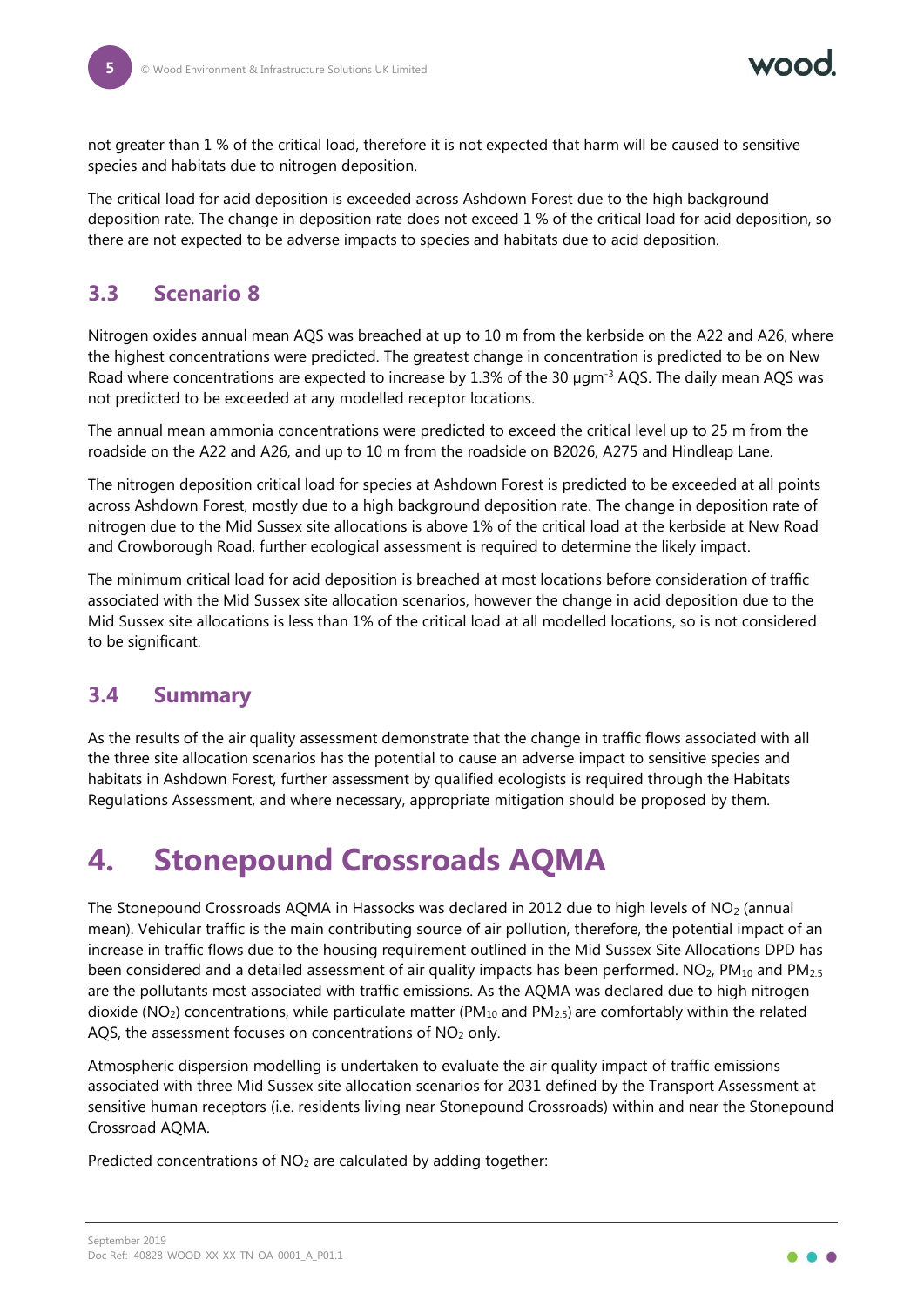- $\bullet$  Predicted NO<sub>2</sub> concentrations from road traffic, without and with traffic flows associated with the three scenarios for 2031, including consideration of in-combination traffic flows from adjoining local authorities' development plans; and
- Background concentrations for the UK, estimated by Defra, making projections for years from 2017 to 2030. Background concentrations are predicted to improve in future years, but concentrations for 2017 have been used in all three scenarios as a conservative approach.

Concentrations have been predicted at local residential properties within and near the AQMA, alongside roads potentially affected by the scenarios. It is likely that background levels of pollutants will decrease in future years thanks to the uptake of newer vehicles. However, due to uncertainty over the predicted decrease this assessment has assumed no improvement in the future and is therefore considered to be conservative.

IAQM/ EPUK guidance<sup>6</sup> is used to judge the potential impact to air quality at residential properties as a result of the change in concentration due to extra traffic from proposed developments. These impact descriptors are intended for application at individual residences and are not a conclusion on significance at all residences at Stonepound Crossroads.

#### **4.1 Scenario 4**

For Scenario 4, the largest predicted  $NO<sub>2</sub>$  annual mean concentration is 31.3  $\mu$ gm<sup>-3</sup> at a residential property located to the northeast of the Stonepound Crossroads on Keymer Road. This is below the 40 µgm<sup>-3</sup> but does indicate some potential harm to some residents due to the increase in concentration from additional traffic. However, overall the impact is expected to be Negligible.

#### **4.2 Scenario 7**

For Scenario 7, the largest predicted  $NO<sub>2</sub>$  annual mean concentration is 33.5  $\mu$ gm<sup>-3</sup> at a residential property located to the northeast of the Stonepound Crossroads on Keymer Road; this is below the AQS. The change in concentration is expected to be Negligible at all residences.

### **4.3 Scenario 8**

For Scenario 8 the largest predicted  $NO<sub>2</sub>$  annual mean concentration is 33.8  $\mu$ gm<sup>-3</sup> at a residential property located to the northeast of the Stonepound Crossroads on Keymer Road; this is also below the AQS. Overall the impact is expected to be Negligible.

#### **4.4 Summary**

 $\overline{a}$ 

The model has shown that concentrations are predicted to be well below the  $NO<sub>2</sub>$  annual mean AQS of 40  $\mu$ gm<sup>-3</sup> at all residential properties in the three scenarios modelled.

The overall effect at residential properties within and near Stonepound Crossroads AQMA of the proposed developments for all three scenarios is judged to be not significant.

Based on the result of the assessment no mitigation measures are deemed necessary.

<sup>6</sup> IAQM/ EPUK (2017) Guidance on land-use planning and development control: Planning for air quality.